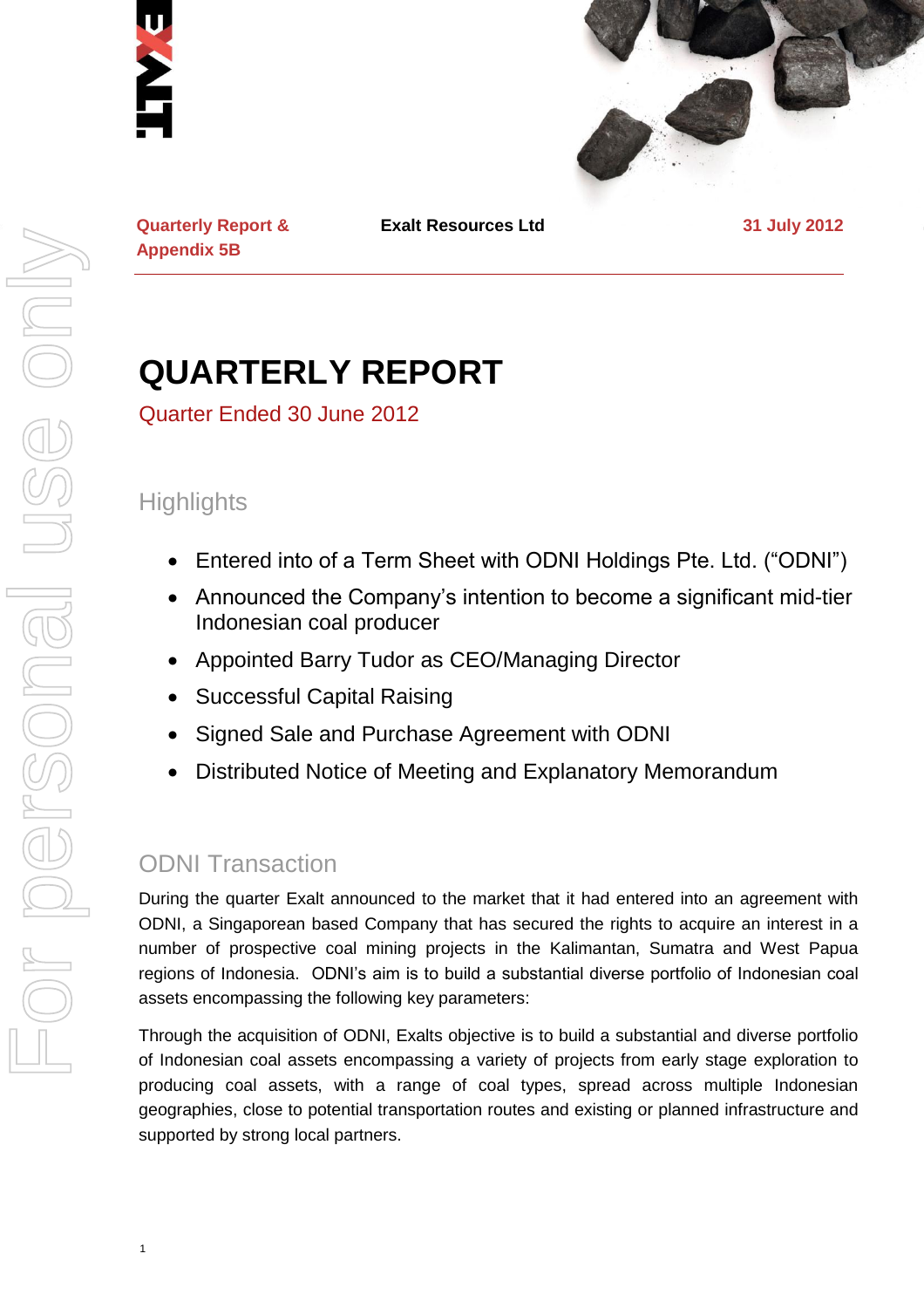

**QUARTERLY REPORT Quarter Ended 30 June 2012**

The acquisition of Odni will provide Exalt with the ability to investigate and, if initial exploratory results are satisfactory, to acquire all of, or an equity interest in, a number of prospective coal mining projects in the Kalimantan, Sumatra and West Papua regions of Indonesia. The Odni acquisition is consistent with Exalt's strategy to become a significant mid-tier coal producer.

The initial projects include a very large exploration area in South Sumatra spread over 11 concessions and covering approximately 250,000 hectares, with the potential for a large resource. Exalt will also acquire the rights to acquire two concession areas in East Kalimantan and one in Central Kalimantan over known coal formations. In addition, Exalt is underway with Due Diligence on a producing asset proximal to an existing coal mining operation including existing infrastructure.

In addition to the initial projects, the proposed acquisition of Odni will also provide Exalt with a compelling pipeline of greenfield, brownfield and producing projects in Indonesia, with the aim of building a substantial diverse portfolio of Indonesian coal assets.

Exalt has engaged Corpac Partners to assist with the development of in-country relationships, the identification and development of an asset pipeline, strategic advice and various Indonesian based support services.

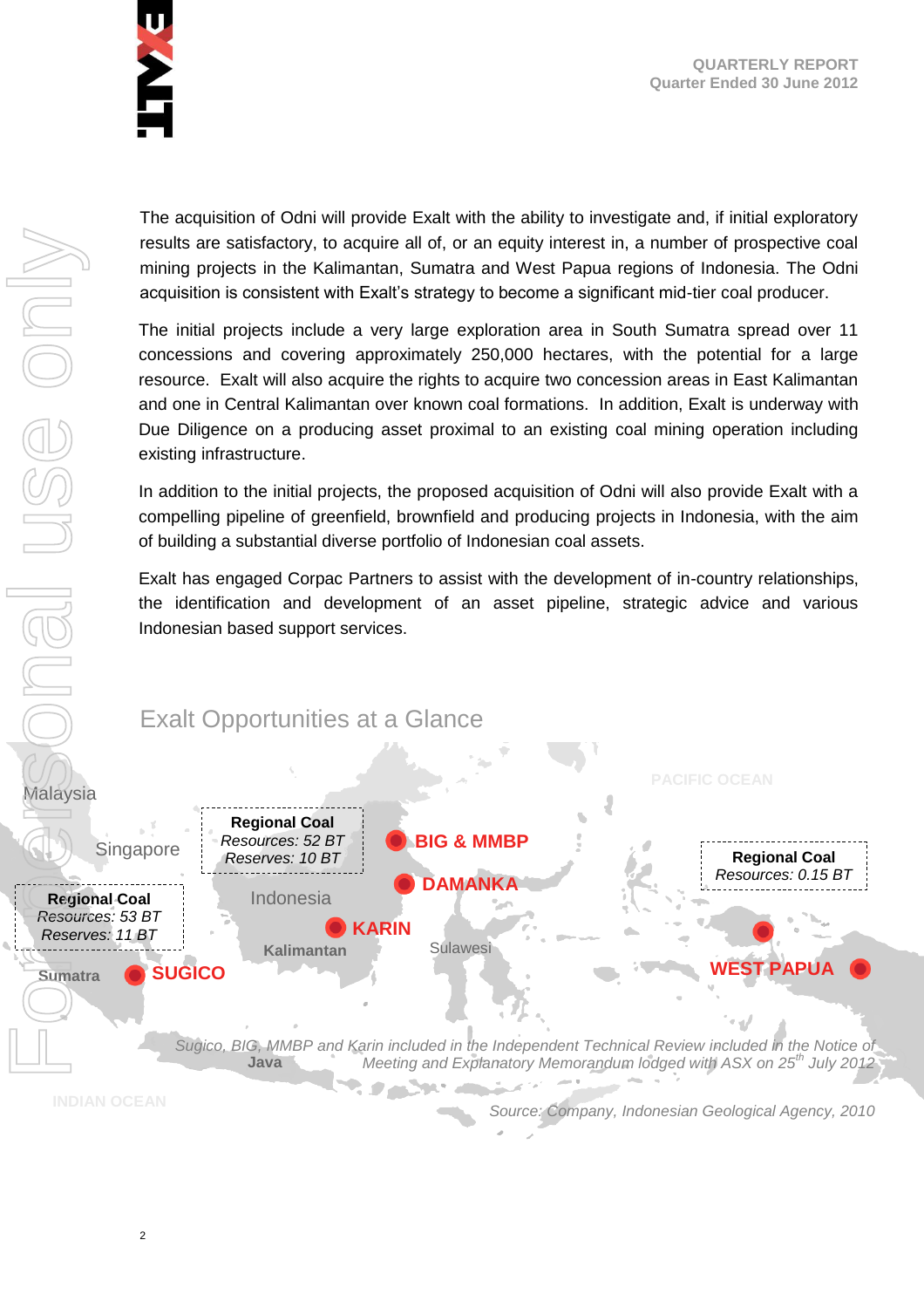

### **SUGICO**

- Huge exploration area South Sumatra
- 11 concessions ~ 250,000ha
- Near transportation routes
- Potential for very large resource/ production
- 50% ownership\*

### **KARIN**

- Covering  $\sim$  2,586ha
- 50% of area over Warukin Formation known for thick sub-bituminous coal seams
- Near transportation routes
- 100% ownership\*

### **DAMANKA\*\*\***

- ~ 5,000ha East Kalimantan
- Small scale mining operation
- Only 20km to from mine to mother vessel
- Adjacent to existing KPC mining operation & associated infrastructure
- 70% ownership

### **BIG**

- 5,000ha East Kalimantan
- 40km from jetty
- 100% of concession overlies Sembakung formation
- JORC exploration target 20Mt-30Mt
- 100% ownership\*

### **MMBP**

- 5,312 ha East Kalimantan
- Sembakung formation
- Near potential transportation routes
- Offers synergies with BIG
- 100% ownership\*\*

### **WEST PAPUA\*\*\***

- 2 concessions
- $39,000$  ha
- Region known for high grade coal
- 50% ownership
- Region has recently attracted interest from established players

*\* Rights to acquire ownership under SPAs (Sugico not yet signed) \*\* Pursuant to option agreement* 

*\*\*\* Pipeline project being assessed, commercial terms being negotiated (proposed equity %)* 

# Shareholder Meeting and Explanatory Memorandum

The Company will hold a shareholder meeting on 24 August 2012 to approve, among other things, a change in the nature and scale of activities and the issue of consideration securities in connection with the proposed acquisition.

A Notice of Meeting and Explanatory Memorandum was distributed to shareholders on the 24 July 2012 which contained full detail on the acquisition of ODNI, including an Independent Technical Report on some of the projects contained within the ODNI opportunity.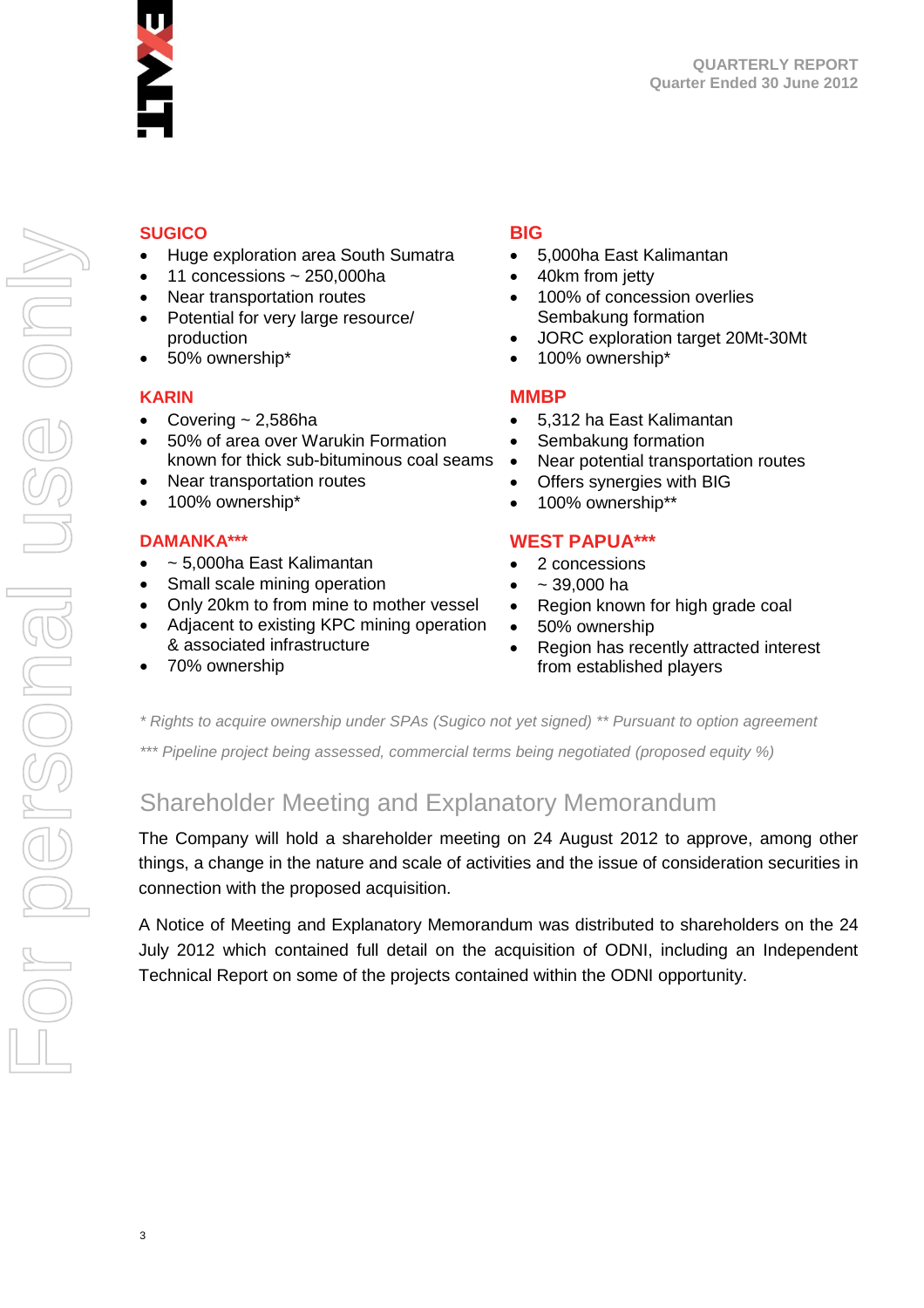

# For personal use only Forersonal use onn-

# Appointment of CEO/Managing Director

During the quarter the Company announced the appointment of Mr Barry Tudor to the role of CEO/Managing Director. At the time of appointing Mr Tudor the Board noted that he is a wellcredentialed executive in the coal industry and has an exceptionally strong track record of commercial development and value creation and considered his experience and skills will be critical as he leads Exalt through its next phase of growth.

Barry Tudor was CEO and Managing Director of Gloucester Coal from 2009 to 2011. Prior to his role as MD and CEO of Gloucester Coal Mr Tudor was Director - Australian Assets for Noble Energy, leading the Noble Group's coal asset strategy in Australia with responsibility for Noble's coal assets in Australia and the Group's strategic expansion into ASX listed coal asset ownership.

# Capital Raising Activity

During the quarter, the Company raised \$675,000 through the issue of 3,750,000 shares at \$0.18 to contribute towards the costs of acquisition of the ODNI Project and general working capital.

As part of the ODNI transaction, the Company expects to lodge a Prospectus to raise up to \$20M which will be applied to acquiring the ODNI Projects, exploration expenditure and general working capital.

# Exploration Activity - NSW Based Projects

Exalt owns 100% of the Mineral Hill South Project covering 112.6km2 of land located 3km to the south of the Mineral Hill Mine in NSW and 100% of the Nyngan Project which covers 160km2 of land in central west NSW targeting porphyry copper and epithermal gold mineralisation.

No field work was completed on the NSW projects in the June Quarter whilst rehabilitation was completed from the previous drilling campaign and the Company focused its efforts on completing the negotiations and documentation associated with the ODNI acquisition.

# **Mineral Hill South –EL7945 (ERD – 100%) – Previously EL7663**

ELA4297 was granted as EL7945 on 7 June 2012 for two years. EL7945 has replaced Mineral Hill South EL7663, representing an increase the tenement by 2.95km² to 112.6km².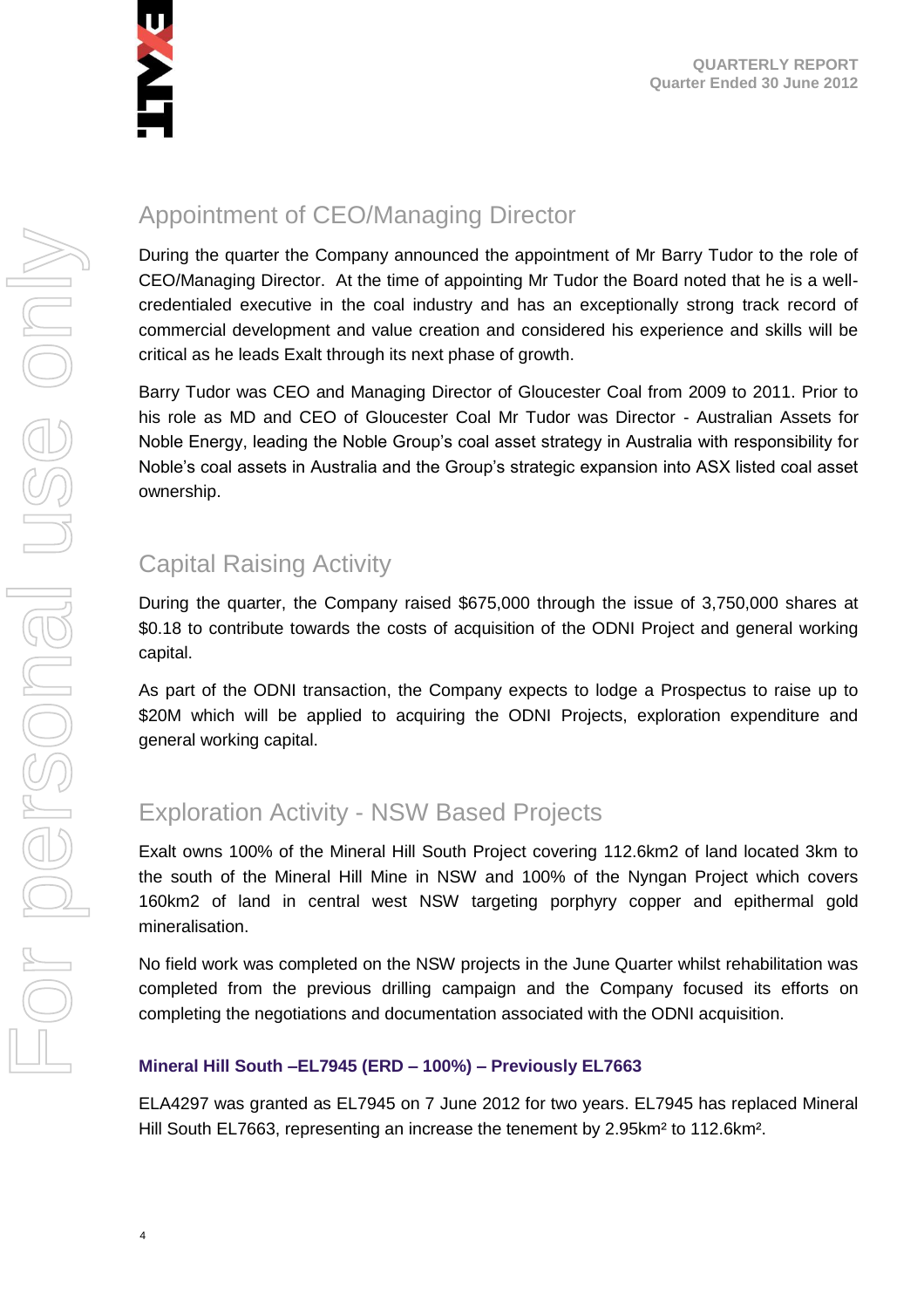

ELA4297 was lodged with the NSW Department of Trade and Investment on 16 June 2011. ELA4297 was applied for to cover EL7663 and include an extra 2.95km² adjacent to the Mineral Hill exploration leases that became open subsequent to EL7663 being granted on 10 December 2011.

The granting of EL7945 effectively doubles as a renewal of EL7663, securing the EL for an additional two years from the 7 June 2012.



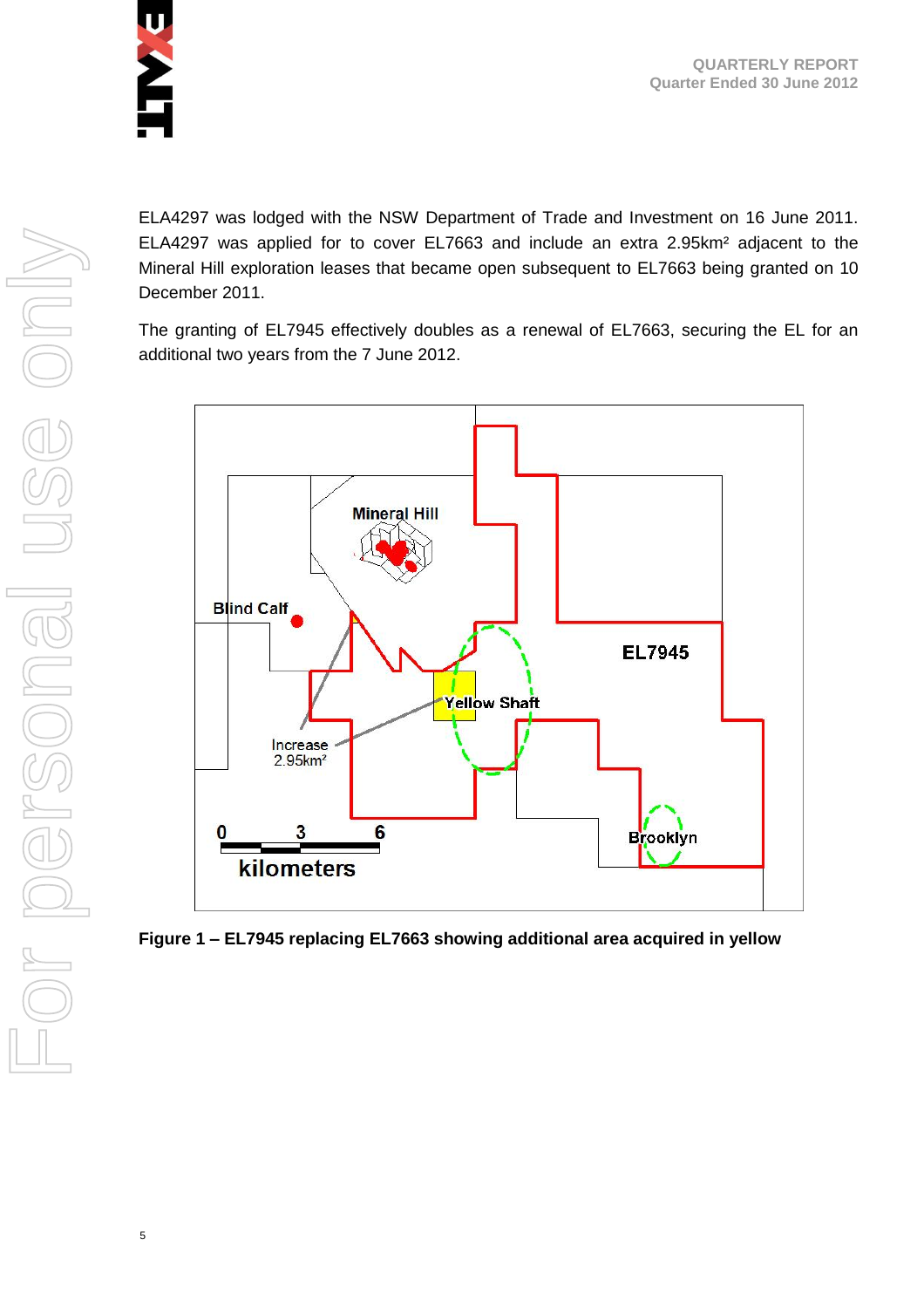

6

# Competent Person's Statement

New South Wales Projects - The information in this report that relates to Exploration Results on Exalt Resources Limited's New South Wales assets is based on information provided by Mr D Ward, Member of Australasian Institute of Mining and Metallurgy and a Consultant to Exalt Resources Limited. Mr Ward has sufficient experience that is relevant to the style of mineralisation and type of deposit under consideration and to the activity which he is undertaking to qualify as a Competent Person as defined in the 2004 Edition of the Australasian Code for Reporting of Exploration Results, Mineral Resources and Ore Reserves. Mr Ward, consent to the inclusion in the report of the matters based on his information in the form and context in which it appears.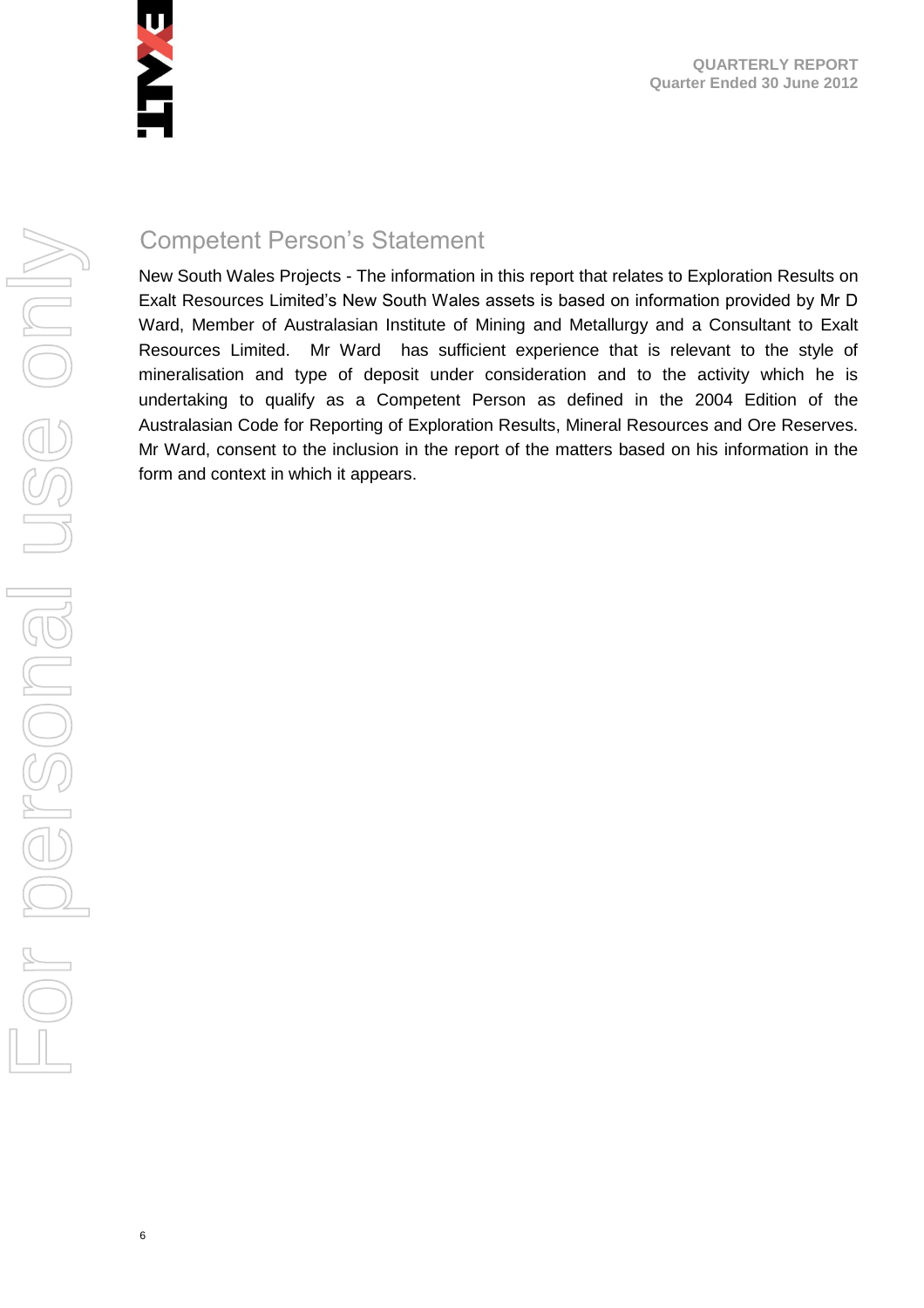

# **Appendix 5B**

# **Mining exploration entity quarterly report**

Introduced 01/07/96 Origin Appendix 8 Amended 01/07/97, 01/07/98, 30/09/01, 01/06/10, 17/12/10

Name of entity

EXALT RESOURCES LTD

ABN Quarter ended ("current quarter") 17 145 327 617 30 30 JUNE 2012

### **Consolidated statement of cash flows**

|                                            |                                                              | Current quarter   | Year to date      |
|--------------------------------------------|--------------------------------------------------------------|-------------------|-------------------|
| Cash flows related to operating activities |                                                              | \$A'ooo           | $(12$ months)     |
|                                            |                                                              |                   | $A'$ ooo          |
| 1.1                                        | Receipts from product sales and related<br>debtors           |                   |                   |
| 1,2                                        | Payments for (a) exploration & evaluation<br>and option fees | (391)             | (752)             |
|                                            | (b) development                                              |                   |                   |
|                                            | (c) production                                               |                   |                   |
|                                            | (d) administration                                           | (295)             | (578)             |
| 1.3                                        | Dividends received                                           |                   |                   |
| 1.4                                        | Interest and other items of a similar nature<br>received     | 25                | 120               |
| 1.5                                        | Interest and other costs of finance paid                     |                   |                   |
| $1.6\,$                                    | Income taxes paid                                            |                   |                   |
| 1.7                                        | Other (provide details if material)                          |                   |                   |
|                                            |                                                              | (661)             | (1,210)           |
|                                            | <b>Net Operating Cash Flows</b>                              |                   |                   |
|                                            |                                                              |                   |                   |
|                                            | Cash flows related to investing activities                   |                   |                   |
| 1.8                                        | Payment for purchases of: (a) prospects                      |                   |                   |
|                                            | (b) equity investments                                       |                   |                   |
|                                            | (c) other fixed assets                                       | (3)               | (3)               |
| 1.9                                        | Proceeds from sale of:<br>(a) prospects                      |                   |                   |
|                                            | (b) equity investments                                       |                   |                   |
|                                            | (c) other fixed assets                                       |                   |                   |
| 1.10                                       | Loans to other entities                                      |                   |                   |
| 1.11                                       | Loans repaid by other entities                               |                   |                   |
| 1.12                                       | Other (provide details if material)                          |                   |                   |
|                                            |                                                              | $\left( 3\right)$ | $\left( 3\right)$ |
|                                            | Net investing cash flows                                     |                   |                   |
| 1.13                                       | Total operating and investing cash flows                     | (664)             | (1,213)           |
|                                            | (carried forward)                                            |                   |                   |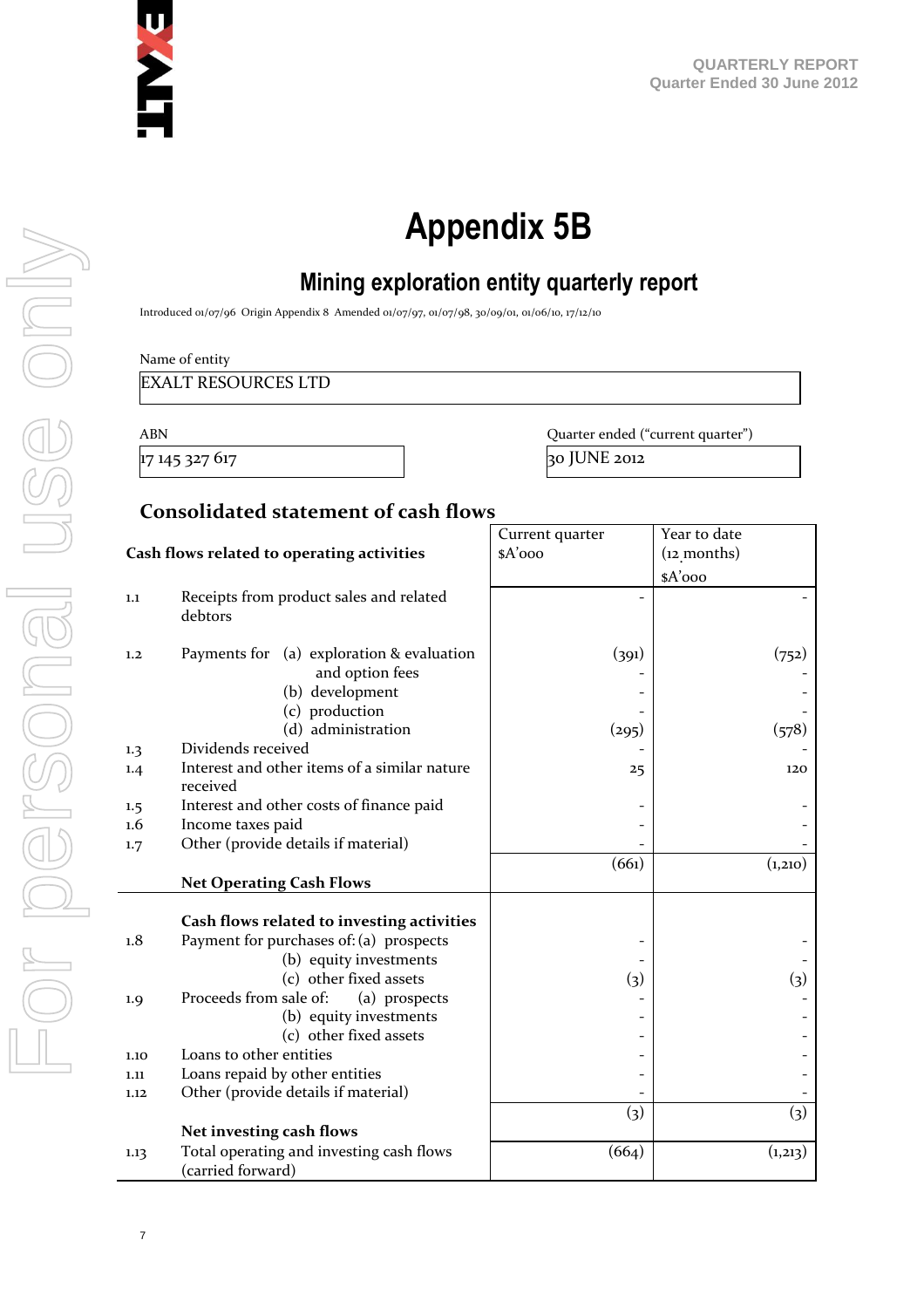

Current quarter

| 1.13 | Total operating and investing cash flows      | (664)                    | (1,213)            |
|------|-----------------------------------------------|--------------------------|--------------------|
|      | (brought forward)                             |                          |                    |
|      |                                               |                          |                    |
|      | Cash flows related to financing activities    |                          |                    |
| 1.14 | Proceeds from issues of shares, options, etc. | 675                      | 675                |
| 1.15 | Proceeds from sale of forfeited shares        |                          |                    |
| 1.16 | Proceeds from borrowings                      | $\overline{\phantom{a}}$ |                    |
| 1.17 | Repayment of borrowings                       |                          |                    |
| 1.18 | Dividends paid                                |                          |                    |
| 1.19 | Other (provide details if material)           | (41)                     | (145)              |
|      | Net financing cash flows                      | 634                      | (530)              |
|      |                                               |                          |                    |
|      | Net increase (decrease) in cash held          | (30)                     | (68 <sub>3</sub> ) |
| 1,20 | Cash at beginning of quarter/year to date     | 2,586                    | 3,239              |
| 1,21 | Exchange rate adjustments to item 1.20        |                          |                    |
| 1.22 | Cash at end of quarter                        | 2,556                    | 2,556              |

# **Payments to directors of the entity and associates of the directors Payments to related entities of the entity and associates of the related entities**

|      |                                                                  | \$A'ooo |
|------|------------------------------------------------------------------|---------|
| 1.23 | Aggregate amount of payments to the parties included in item 1.2 | 131     |
| 1.24 | Aggregate amount of loans to the parties included in item 1.10   |         |
|      |                                                                  |         |

### 1.25 Explanation necessary for an understanding of the transactions

These payments include Non-Executive Director Fees and Salary to the Managing Director.

# **Non-cash financing and investing activities**

- 2.1 Details of financing and investing transactions which have had a material effect on consolidated assets and liabilities but did not involve cash flows
- 2.2 Details of outlays made by other entities to establish or increase their share in projects in which the reporting entity has an interest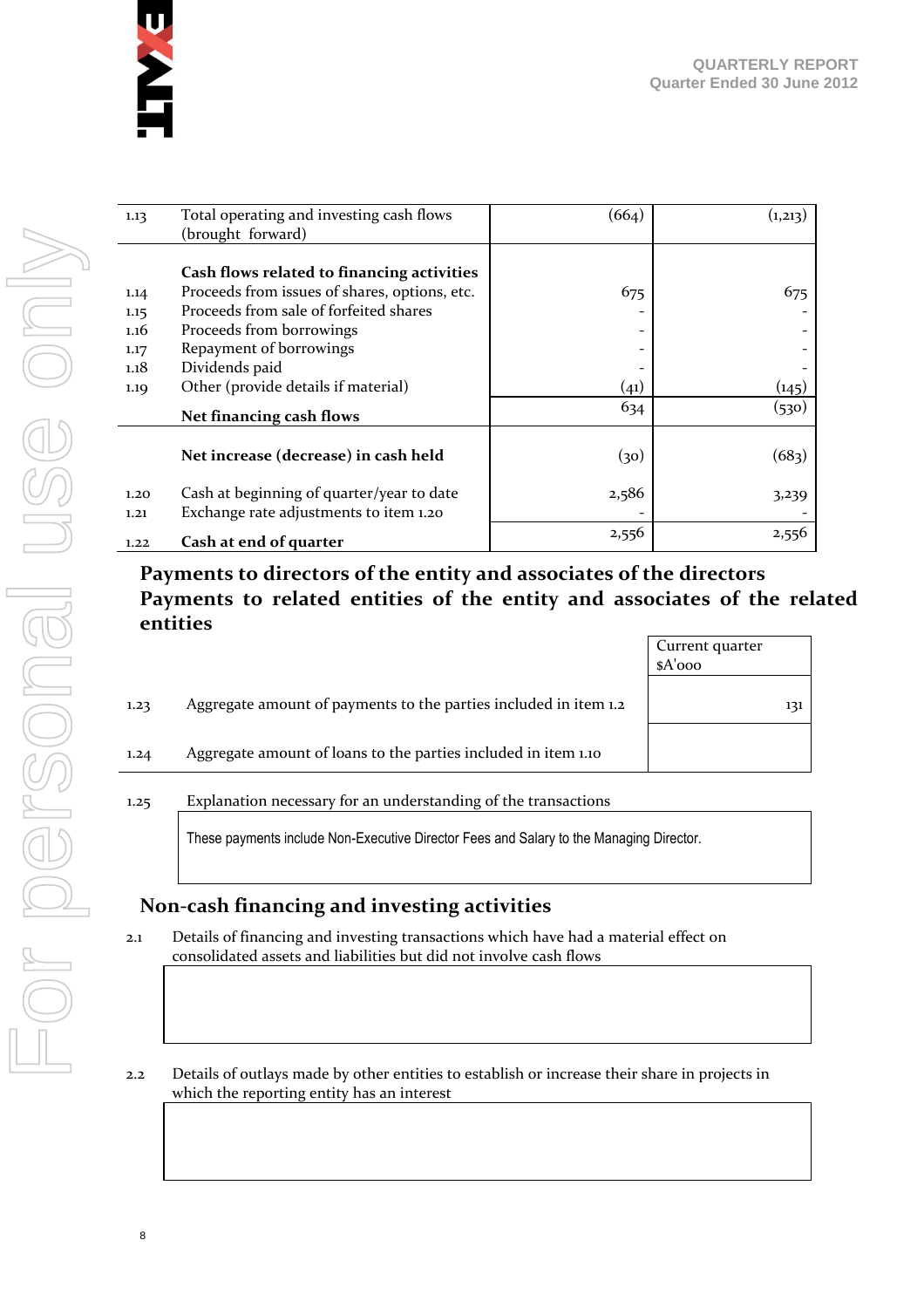

# **Financing facilities available**

*Add notes as necessary for an understanding of the position.*

|     |                             | Amount available | Amount used |
|-----|-----------------------------|------------------|-------------|
|     |                             | $A'$ 000         | $A'$ ooo    |
| 3.1 | Loan facilities             | -                |             |
| 3.2 | Credit standby arrangements | -                |             |

### **Estimated cash outflows for next quarter**

|     |                            | $A'$ 000                 |
|-----|----------------------------|--------------------------|
| 4.1 | Exploration and evaluation | 250                      |
| 4.2 | Development                | $\overline{\phantom{0}}$ |
| 4.3 | Production                 | $\overline{\phantom{0}}$ |
| 4.4 | Administration             | 260                      |
|     |                            | 510                      |
|     | <b>Total</b>               |                          |

# **Reconciliation of cash**

|     | Reconciliation of cash at the end of the quarter (as<br>shown in the consolidated statement of cash flows)<br>to the related items in the accounts is as follows. | Current quarter<br>$A'$ 000 | Previous quarter<br>$A'$ 000 |
|-----|-------------------------------------------------------------------------------------------------------------------------------------------------------------------|-----------------------------|------------------------------|
| 5.1 | Cash on hand and at bank                                                                                                                                          | 2,556                       | 2,586                        |
| 5.2 | Deposits at call                                                                                                                                                  |                             |                              |
| 5.3 | Bank overdraft                                                                                                                                                    |                             |                              |
| 5.4 | Other (provide details)                                                                                                                                           |                             |                              |
|     | Total: cash at end of quarter (item 1.22)                                                                                                                         | 2,556                       | 2,586                        |

### **Changes in interests in mining tenements**

| Tenement  | Nature of interest | Interes                    | Interest at |
|-----------|--------------------|----------------------------|-------------|
| reference | (note (2))         | t at                       | end of      |
|           |                    |                            | quarter     |
|           |                    | beginn<br>ing of<br>quarte |             |
|           |                    |                            |             |
|           |                    | r                          |             |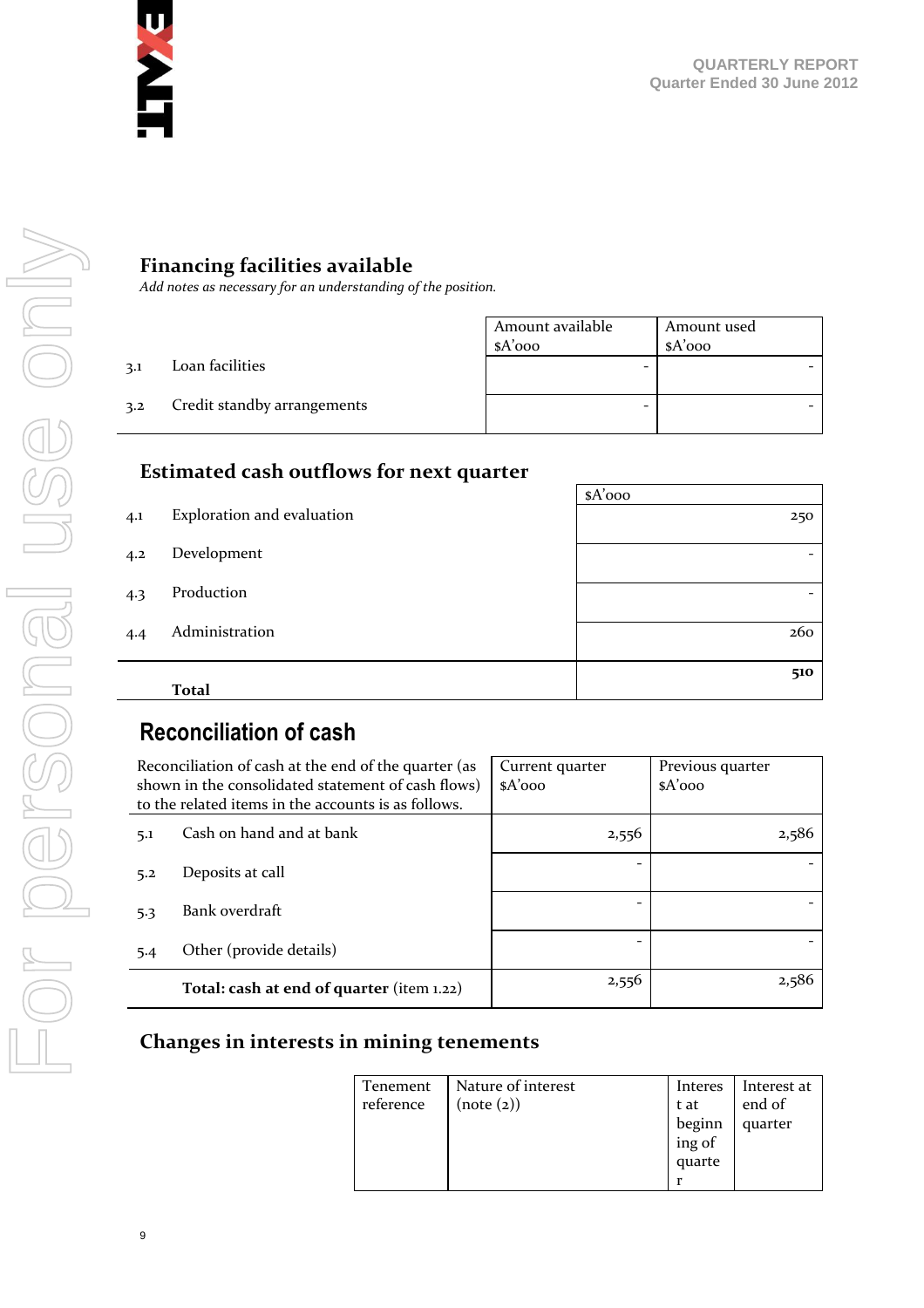

| 6.1 | Interests in mining<br>tenements relinquished,<br>reduced or lapsed |                                                                                                                                                                                                                                |  |
|-----|---------------------------------------------------------------------|--------------------------------------------------------------------------------------------------------------------------------------------------------------------------------------------------------------------------------|--|
| 6.2 | Interests in mining<br>tenements acquired or<br>increased           | ELA4297 was granted as<br>EL7945 on the 7th June<br>2012 for two years. EL7945<br>has replaced Mineral Hill<br>South $EL$ 7663,<br>representing an increase<br>the tenement by $2.95 \text{km}^2$<br>to 112.6km <sup>2</sup> . |  |

# **Issued and quoted securities at end of current quarter**

*Description includes rate of interest and any redemption or conversion rights together with prices and dates.*

|     |                                                                                                                                               | Total number | Number quoted | Issue price per<br>security (see<br>note 3) (cents) | Amount paid up<br>per security (see<br>note 3) (cents) |
|-----|-----------------------------------------------------------------------------------------------------------------------------------------------|--------------|---------------|-----------------------------------------------------|--------------------------------------------------------|
| 7.1 | Preference<br><sup>+</sup> securities<br>(description)                                                                                        | Nil          |               |                                                     |                                                        |
| 7.2 | Changes during<br>quarter<br>(a) Increases<br>through issues<br>(b) Decreases<br>through returns<br>of capital, buy-<br>backs,<br>redemptions |              |               |                                                     |                                                        |
| 7.3 | +Ordinary<br>securities                                                                                                                       | 28,875,003   | 22,876,664    | \$0,20                                              | \$0.20                                                 |
| 7.4 | Changes during<br>quarter<br>(a) Increases<br>through issues<br>(b) Decreases<br>through returns<br>of capital, buy-<br>backs                 | 3,750,000    | 3,750,000     | \$0.18                                              | \$0.18                                                 |
| 7.5 | <sup>+</sup> Convertible<br>debt<br>securities<br>(description)                                                                               | Nil          |               |                                                     |                                                        |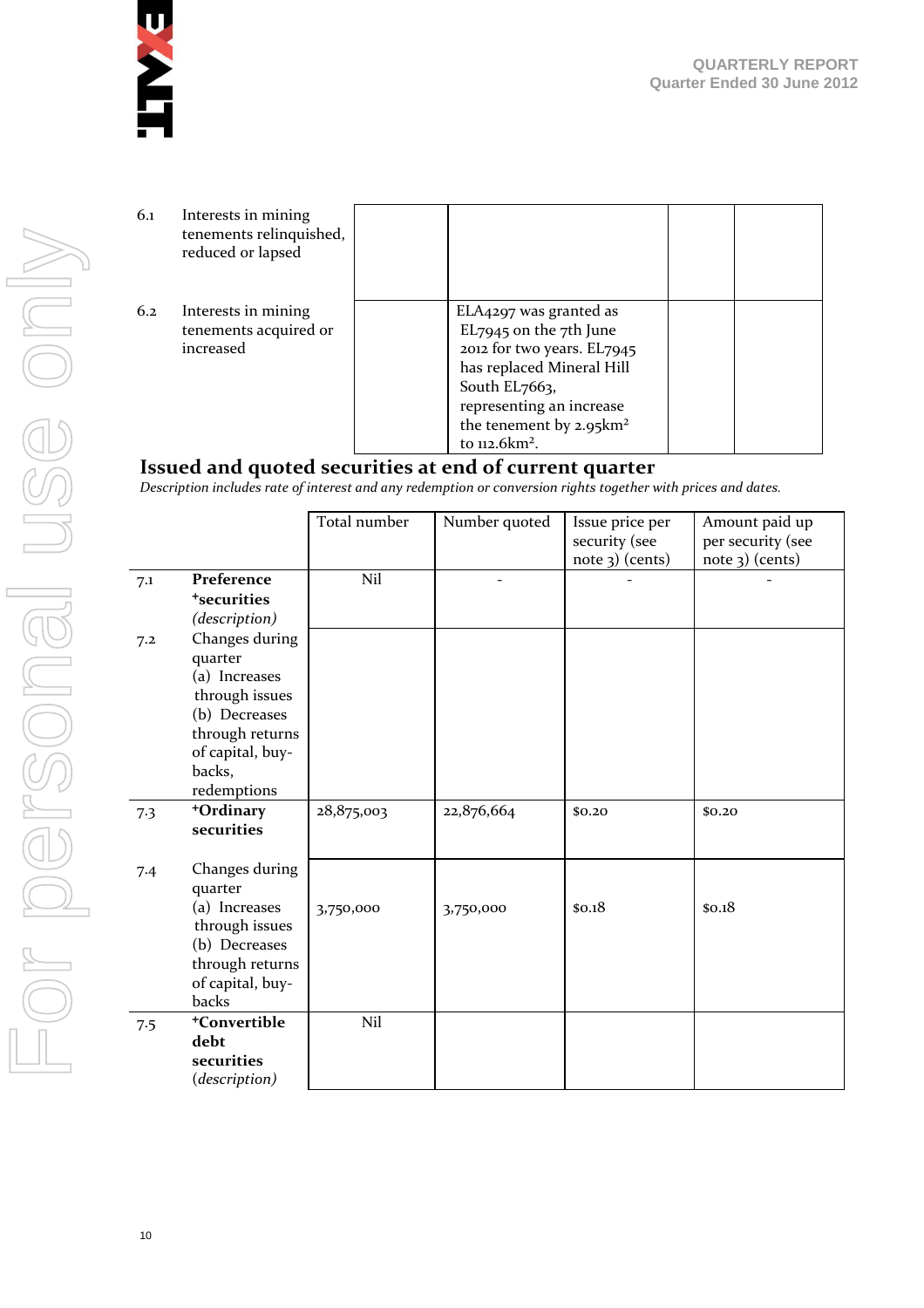

| 7.6  | Changes during<br>quarter<br>(a) Increases<br>through issues<br>(b) Decreases<br>through<br>securities<br>matured,<br>converted |            |           |                |                  |
|------|---------------------------------------------------------------------------------------------------------------------------------|------------|-----------|----------------|------------------|
| 7.7  | Options                                                                                                                         |            |           | Exercise price | Expiry date      |
|      | (description and                                                                                                                | 16,008,333 | 7,975,787 | \$0.20         | 31 December 2015 |
|      | conversion                                                                                                                      |            |           |                |                  |
|      | factor)                                                                                                                         |            |           |                |                  |
| 7.8  | Issued during                                                                                                                   |            |           |                |                  |
|      | quarter                                                                                                                         |            |           |                |                  |
| 7.9  | Exercised                                                                                                                       |            |           |                |                  |
|      | during quarter                                                                                                                  |            |           |                |                  |
| 7.10 | <b>Expired during</b>                                                                                                           |            |           |                |                  |
|      | quarter                                                                                                                         |            |           |                |                  |
| 7.11 | Performance                                                                                                                     |            |           |                |                  |
|      | <b>Shares</b>                                                                                                                   |            |           |                |                  |
|      | (totals only)                                                                                                                   |            |           |                |                  |
| 7.12 | Unsecured                                                                                                                       |            |           |                |                  |
|      | notes (totals                                                                                                                   |            |           |                |                  |
|      | only)                                                                                                                           |            |           |                |                  |
|      |                                                                                                                                 |            |           |                |                  |

# **Compliance statement**

- 1 This statement has been prepared under accounting policies which comply with accounting standards as defined in the Corporations Act or other standards acceptable to ASX (see note 5).
- 2 This statement does give a true and fair view of the matters disclosed.

Sign here: ............................................................ Date: 31st July 2012.......... (Director/Company secretary)

Print name: SHANE HARTWIG

# **Notes**

1 The quarterly report provides a basis for informing the market how the entity's activities have been financed for the past quarter and the effect on its cash position. An entity wanting to disclose additional information is encouraged to do so, in a note or notes attached to this report.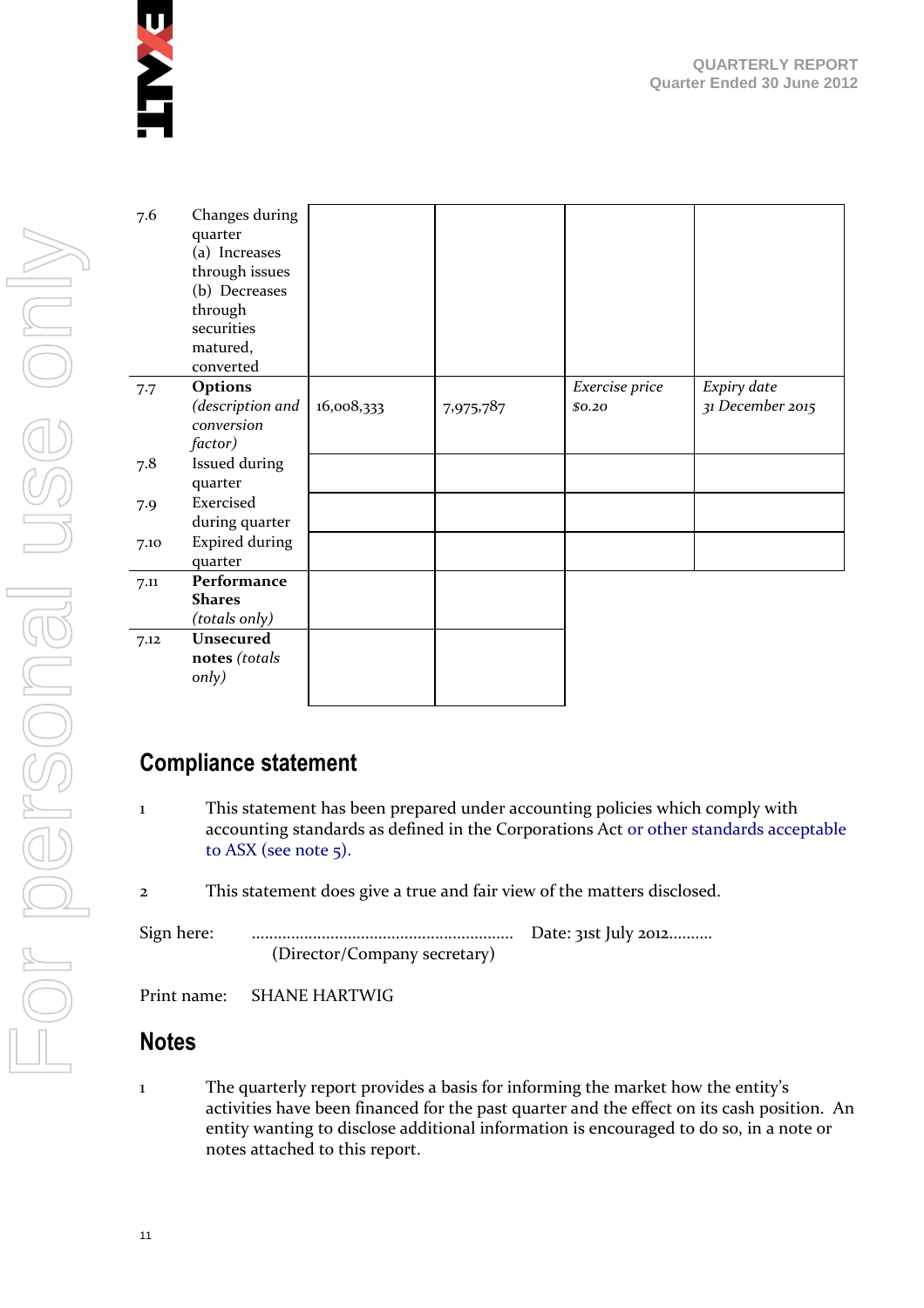

- 2 The "Nature of interest" (items 6.1 and 6.2) includes options in respect of interests in mining tenements acquired, exercised or lapsed during the reporting period. If the entity is involved in a joint venture agreement and there are conditions precedent which will change its percentage interest in a mining tenement, it should disclose the change of percentage interest and conditions precedent in the list required for items 6.1 and 6.2.
- 3 **Issued and quoted securities** The issue price and amount paid up is not required in items 7.1 and 7.3 for fully paid securities*.*
- 4 The definitions in, and provisions of, *AASB 6: Exploration for and Evaluation of Mineral Resources* and *AASB 107: Statement of Cash Flows* apply to this report.
- 5 **Accounting Standards** ASX will accept, for example, the use of International Financial Reporting Standards for foreign entities. If the standards used do not address a topic, the Australian standard on that topic (if any) must be complied with.== == == == ==